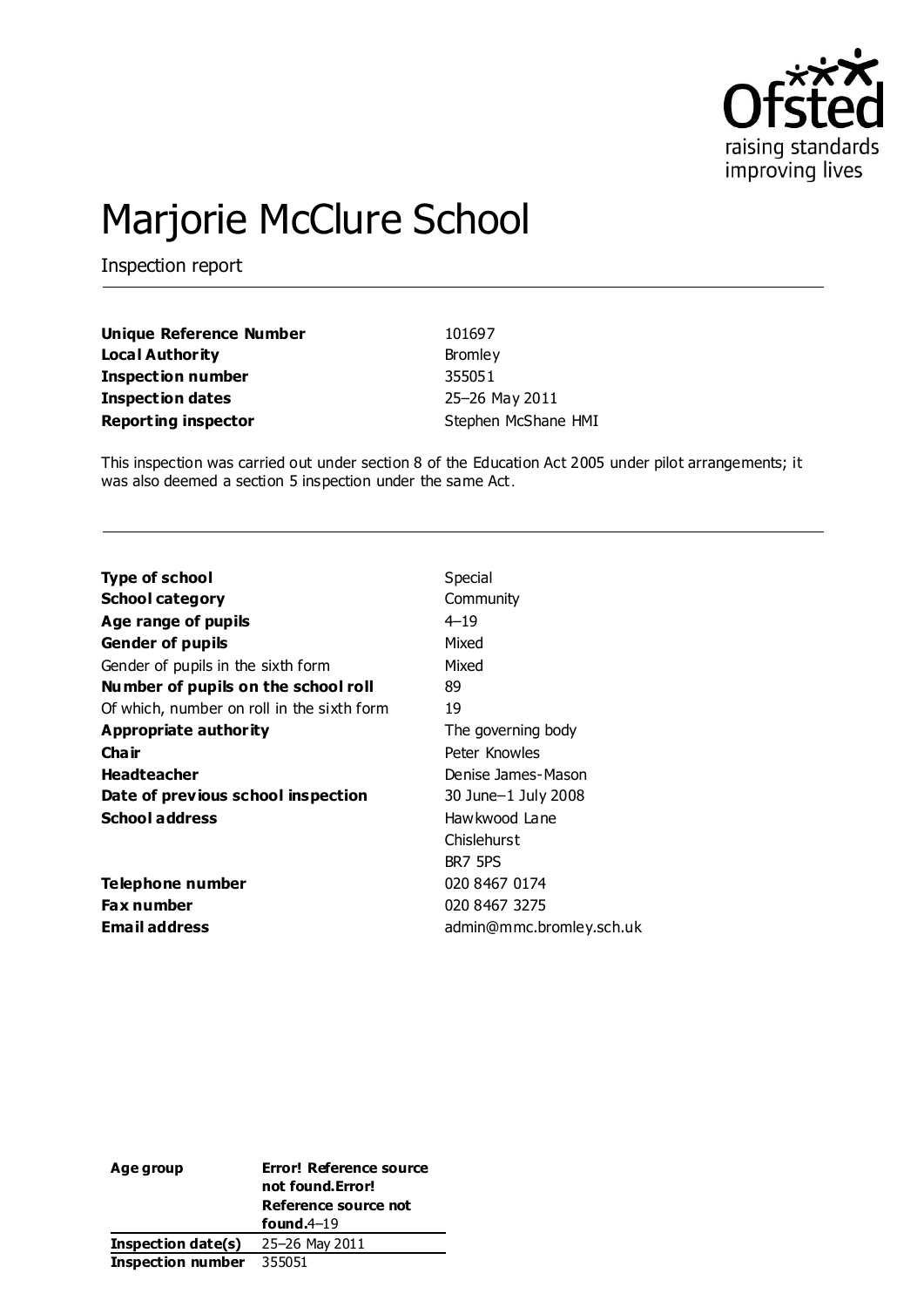The Office for Standards in Education, Children's Services and Skills (Ofsted) regulates and inspects to achieve excellence in the care of children and young people, and in education and skills for learners of all ages. It regulates and inspects childcare and children's social care, and inspects the Children and Family Court Advisory Support Service (Cafcass), schools, colleges, initial teacher training, work-based learning and skills training, adult and community learning, and education and training in prisons and other secure establishments. It assesses council children's services, and inspects services for looked after children, safeguarding and child protection.

Further copies of this report are obtainable from the school. Under the Education Act 2005, the school must provide a copy of this report free of charge to certain categories of people. A charge not exceeding the full cost of reproduction may be made for any other copies supplied.

If you would like a copy of this document in a different format, such as large print or Braille, please telephone 0300 123 4234, or email enquiries@ofsted.gov.uk.

You may copy all or parts of this document for non-commercial educational purposes, as long as you give details of the source and date of publication and do not alter the information in any way.

To receive regular email alerts about new publications, including survey reports and school inspection reports, please visit our website and go to 'Subscribe'.

Royal Exchange Buildings St Ann's Square Manchester M2 7LA

T: 0300 123 4234 Textphone: 0161 618 8524 E: enquiries@ofsted.gov.uk W: www.ofsted.gov.uk

**Ofsted** 

© Crown copyright 2011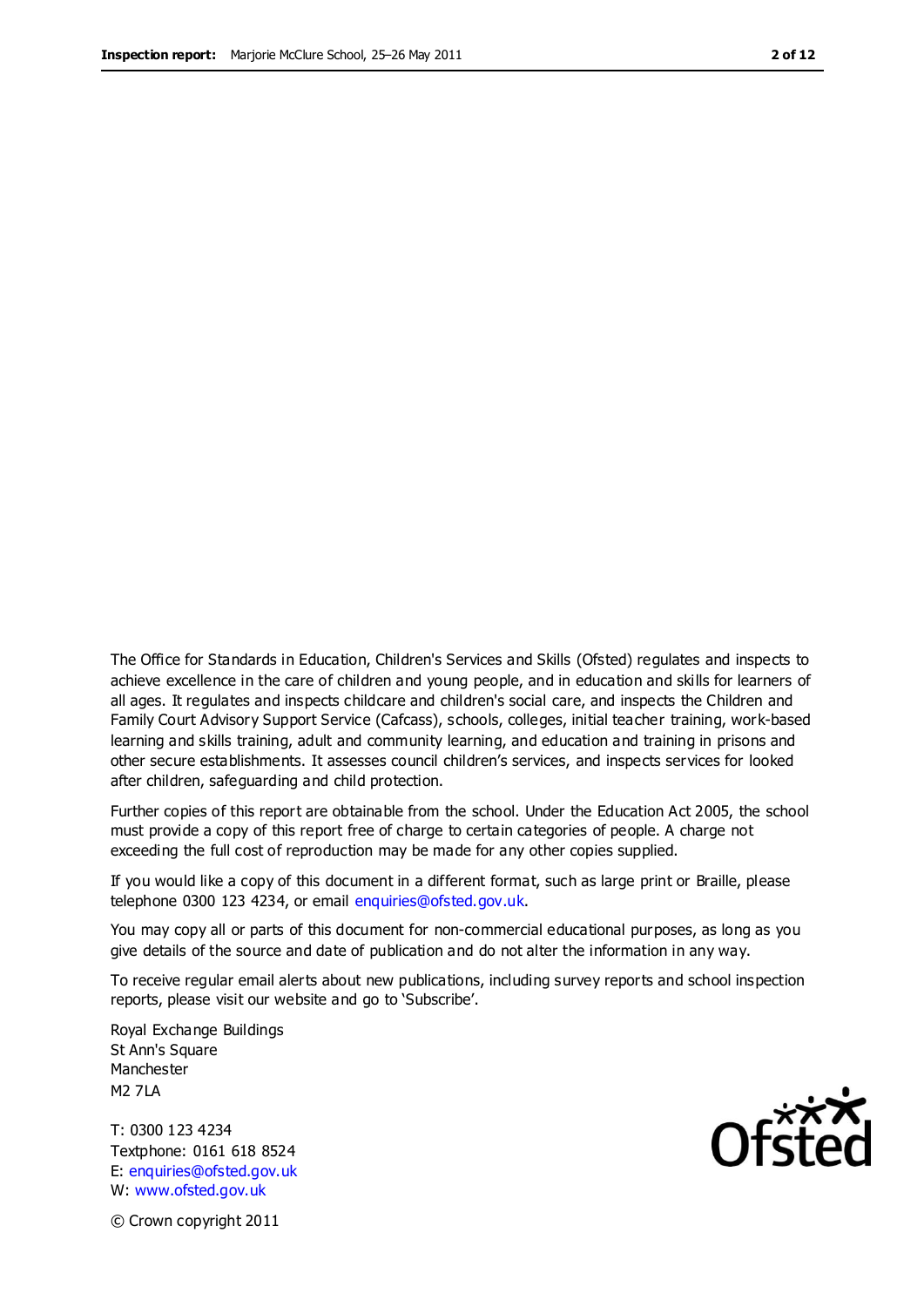### **Introduction**

This pilot inspection was carried out by one of Her Majesty's Inspectors and one additional inspector. Sixteen lessons and two assemblies were observed. Inspectors held meetings with pupils, governors and staff. They observed the school's work, looked at evidence of pupils' work, and scrutinised the assessment information the school has collected on pupils' progress. Fifty four parental questionnaires were returned and examined by the inspection team along with those completed by staff and pupils.

# **Information about the school**

All pupils at Marjorie McClure have a statement of special educational needs. The very large majority of pupils have a physical disability or medical needs. A large proportion have additional learning needs, sensory impairments or speech and language difficulties. Three quarters of the pupils are White British. A few pupils speak a language other than English at home. Two thirds of pupils are boys.

Marjorie McClure is a specialist school for Special Educational Needs Physical Development. The school is co-located with an academy.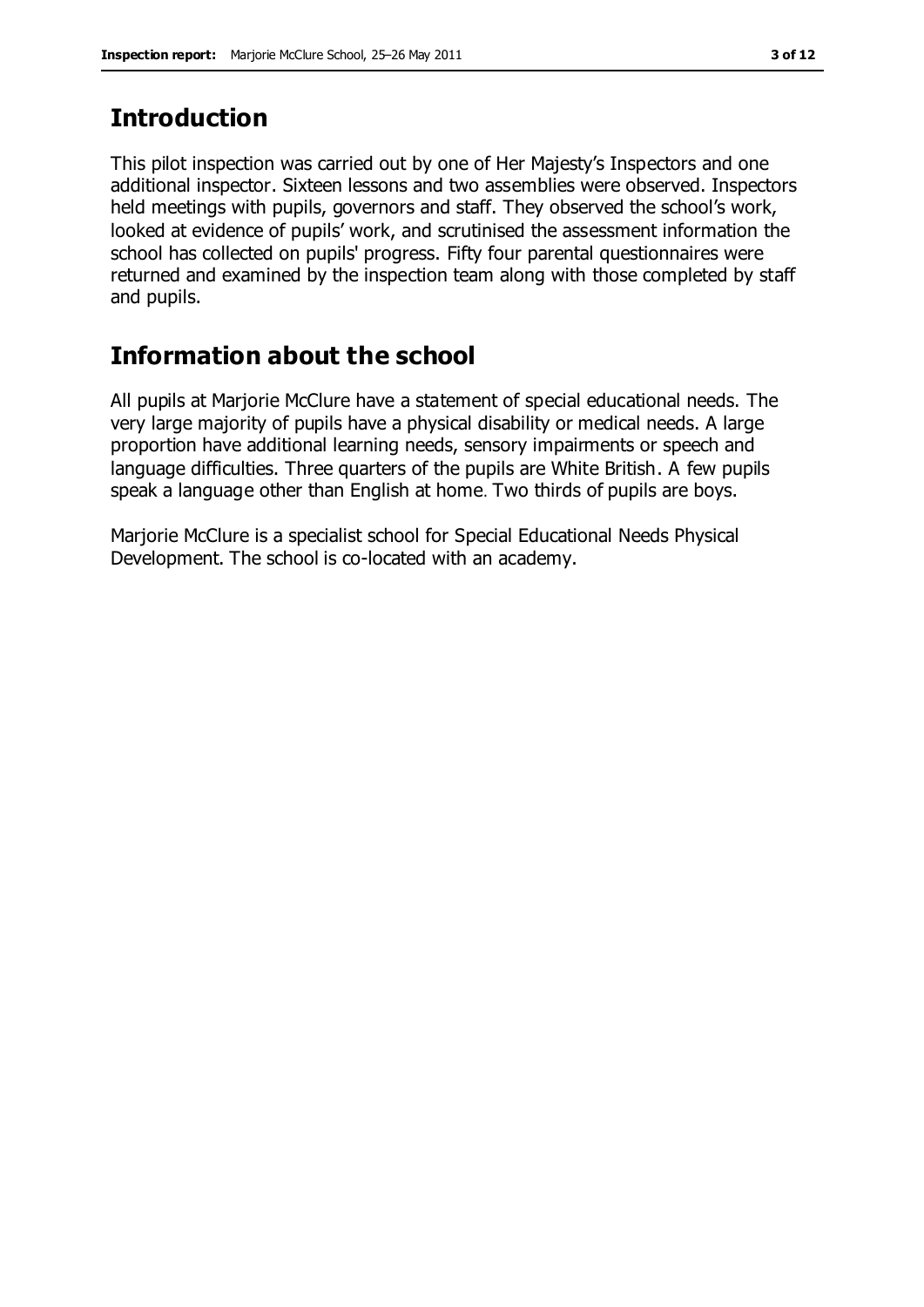# **Inspection judgements**

| <b>Overall effectiveness</b>     |  |
|----------------------------------|--|
|                                  |  |
| <b>Achievement</b>               |  |
| <b>Teaching</b>                  |  |
| <b>Leadership and management</b> |  |
| <b>Behaviour and safety</b>      |  |

| Does the school adequately promote the pupils' well-being? | Yes |
|------------------------------------------------------------|-----|
| Does the school adequately promote community cohesion?     | Yes |
| Does the school provide value for money?                   | Yes |

# **Key findings**

- Marjorie McClure is a good school with a strong sense of community that values each individual pupil, whatever their special educational needs or disability.
- Pupils enjoy learning and achieve well throughout the school. They gain a range of qualifications and make good progress in acquiring literacy, numeracy and communication skills, as well as appropriate life skills to prepare them for adulthood.
- $\blacksquare$  Behaviour is outstanding. Pupils work very diligently throughout the day. They are extremely polite and engaging. They say they feel very safe at school and their parents and carers agree. They are very reflective. As they go through the school, they develop a keen understanding and respect for others and, through their actions, make an exceptionally strong contribution to ensuring that the school is a happy place and a very positive experience.
- Teaching is good overall. It is outstanding in some respects but its quality is inconsistent. All lessons are led by enthusiastic teachers and, as a result, pupils are engaged. The best lessons are finely tuned to each individual pupil so that the level of challenge is just right to ensure the best possible progress.
- Marjorie McClure is led by passionate senior leaders who, with energetic and motivated staff, ensure that that the school runs well and pupils are skilfully cared for. The curriculum meets the needs of its wide range of pupils very effectively, with a successful partnership with the academy offering GCSE and A-level courses.
- The school has a wide variety of assessment information to monitor the progress of pupils. Currently, however, this information is not used to its full effectiveness so that leaders, including governors, can efficiently and confidently identify strengths and areas for further development.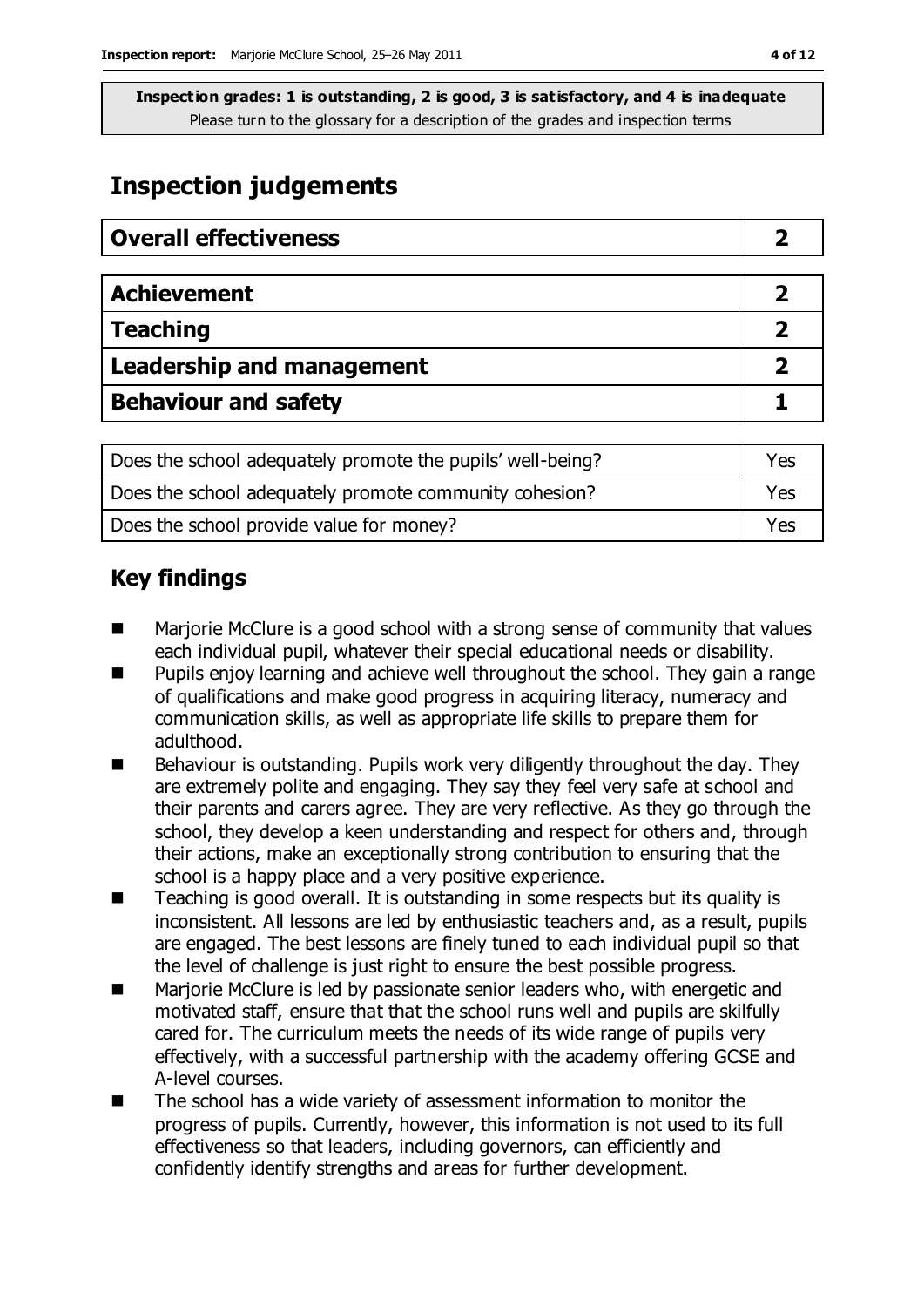### **What does the school need to do to improve further?**

- Refine the use of the wealth of assessment and monitoring information so that it:
	- informs teaching consistently to ensure that in all lessons, pupils are  $\equiv$ making the best possible progress
	- enables middle and senior leaders to identify any underachievement and take appropriate steps more quickly and systematically
	- gives governors a clearer overview so that they can better challenge the school and support further improvements.

### **Main report**

#### **Achievement**

The school's own data and the staff's detailed knowledge of each pupil show that all groups of pupils make good progress, and this picture was confirmed by observations made during the inspection. Pupils leave the school with a range of accreditation and qualifications, including GCSEs, A levels, Entry level, Functional Skills and awards from Trinity Arts and Award Scheme Development and Accreditation Network (ASDAN). Pupils are enthusiastic learners and enjoy learning. Children in the Early Years Foundation Stage are very engaged and interested. They learn to make choices and acquire effective early learning skills. Pupils throughout the school learn to communicate effectively using vocalisation or spoken word, alternative and augmentative communication systems, symbols or sign. They acquire good skills in reading relative to their starting points, for example in recognising pictures, learning rhymes, reading the most common words or reading the work of authors, discussing favourites and experiencing success in accredited courses in English. Pupils acquire good independence skills. They work diligently at their own learning, are confident around the school and in the sixth form, consolidate their essential life skills such as budgeting, cooking meals and self care.

#### **Behaviour and safety**

Pupils are exceptionally enthusiastic learners and are exceedingly loyal to their school. One example of their keen commitment is their passionate singing of their school song. They work very well together. In the Further Education Group, for example, the pupils demonstrate their mature attitudes and teamworking in their business enterprise project, demonstrating that they can carry out different roles cooperatively, including leadership. On the playground, they apply the very good skills, learned in physical education lessons, of teamwork and fair play. They are extremely respectful of each other. They support each other well and appreciate the difficulties and abilities of pupils who have different disabilities from their own. Individual pupils behave very well and have high expectations of others and encourage them to conform and engage. Pupils will readily discuss issues and are reflective. They say there is no bullying and talk about the steps that are taken to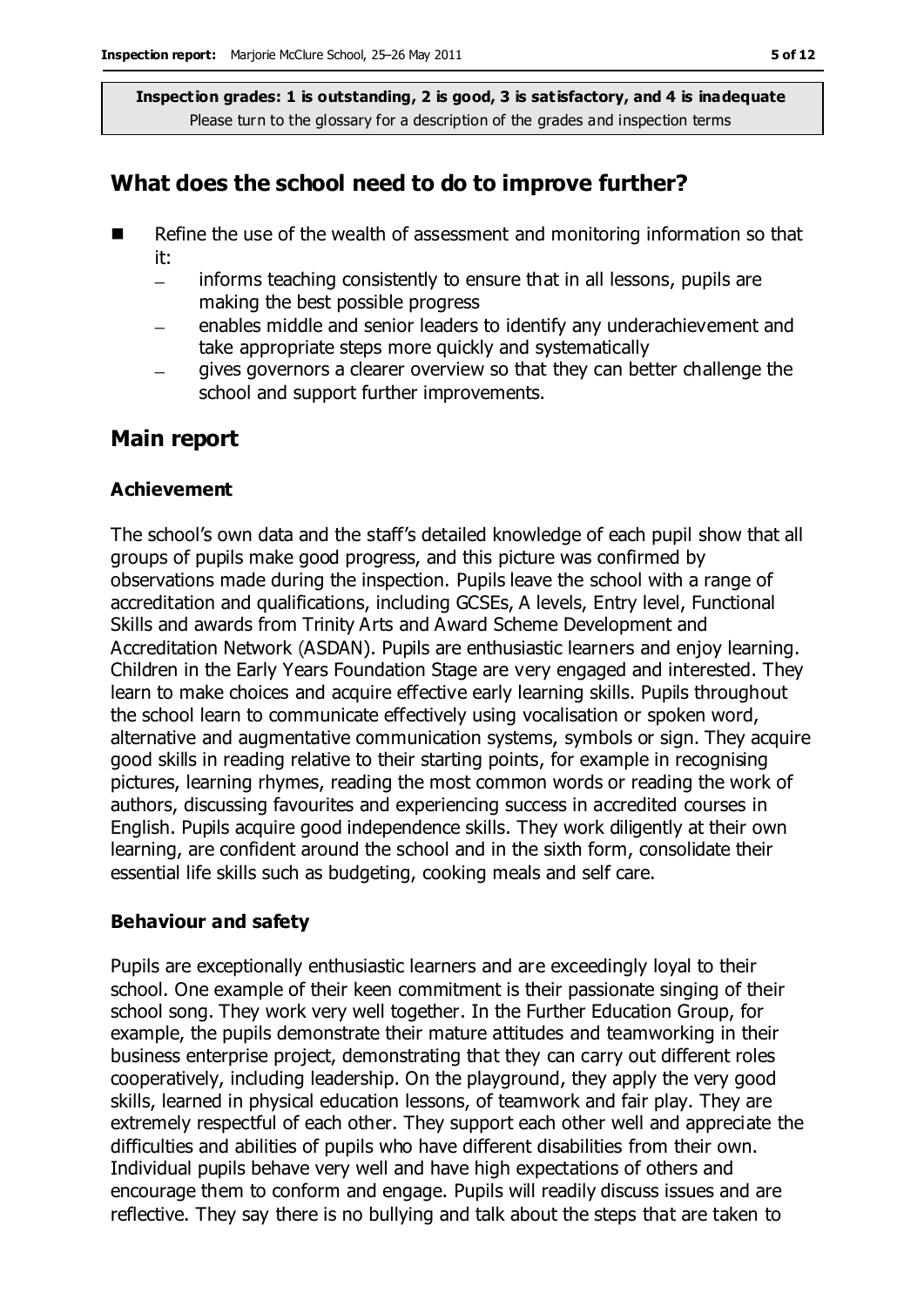deal with any issues. Pupils are extremely confident that any issues will be sorted out by adults. They can discuss how to keep themselves safe. The pupils with the most significant difficulties demonstrate that they trust adults, allowing themselves to be supported or cared for. The very large majority of parents and carers who responded to the questionnaire are satisfied with the safety of their child and the behaviour in the school. The attendance of a large majority of pupils is high while for a small minority, it is affected significantly by their health needs. The school takes robust and challenging steps to ensure the best attendance for all, and recent improvements are evident.

### **Teaching**

In all lessons, strong relationships between adults and pupils aid learning. Targeted and sensitive support ensures that pupils understand what to do and are helped to keep on task, with any misconceptions quickly clarified and feedback readily given. Appropriate access plans are in place for individuals and these ensure that pupils are supported with additional technology or software as well as providing continuity of approach to their learning. Well-planned lessons, with appropriate resources, mean that lessons proceed at a good pace. In the best lessons, the expectation for individual pupils is made very clear at the outset, using accurate and systematic assessment of each pupil's prior learning. This is then followed up throughout the lesson by precise, subject-focused questioning from the teacher so that the level of challenge remains appropriate at all times. In a few lessons, while the whole-class activity was interesting and engaging so that all pupils made at least satisfactory progress, there was not this level of individual challenge to promote learning further. The best lessons use a range of teaching and learning approaches with pupils according to their need and their preferred learning style, as well as encouraging pupils to have fun. There were many good examples of the use of practical activities and the successful linking of subjects for pupils, such as practising mathematical skills in physical education and vice versa. Where written feedback is appropriate for pupils, this is often regular and encouraging. However, it is not always effective in bringing about improvements to pupils' work. Communication skills are successfully developed through all activities, with adults ensuring instructions and questions are clear and giving pupils time or additional support to make choices or respond. Reading is systematically taught, developing knowledge of sounds and letters with frequent practice as well as exposure to a range of materials such as audio books, newspapers and visits from storytellers to capture interest. Specific interventions are used to boost the word recognition or comprehension skills of individuals. The provision of additional support for pupils who attend the academy ensures that pupils can keep up with the work and achieve well.

#### **Leadership and management**

All staff who replied to the questionnaire said that they are proud to work at Marjorie McClure. Staff also say that the school is well led and the vast majority of parents and carers agree. One pupil said, and their friends agreed, that it is 'tough to suggest an improvement to the school as there are mostly just good things'. It is clearly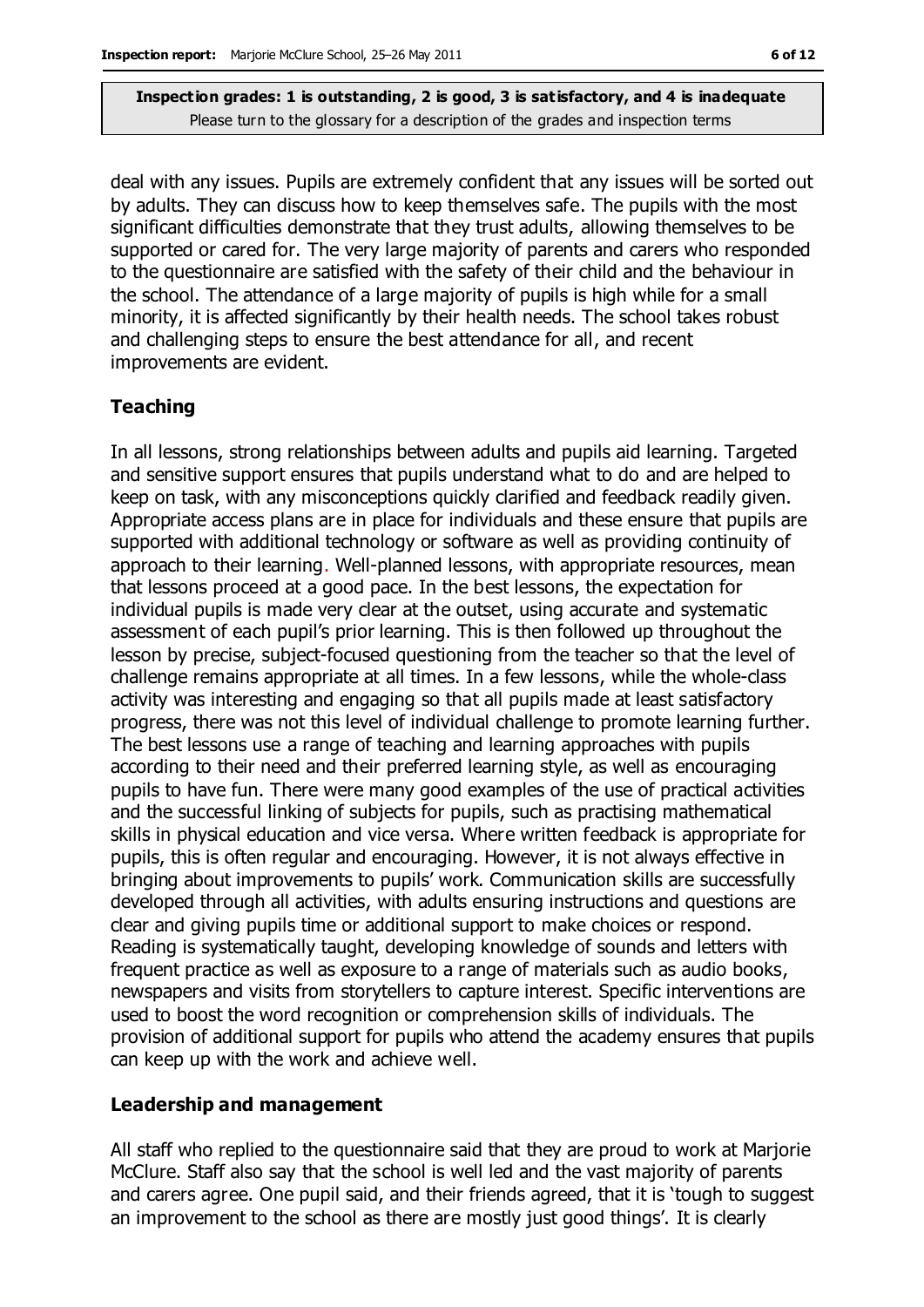evident that this high level of satisfaction is due to the successful leadership and high expectations of the headteacher and the deputy headteacher. Middle leaders are diligent and innovative in their work, ensuring that their areas of responsibility are regularly scrutinised, with continuous improvement effected through additional training or specific interventions. Governors are committed, visit the school often and, through their learning walks, are knowledgeable about the school. The school sets challenging targets for its pupils and collects a wide range of assessment and monitoring information that it examines in different ways. Currently, however, this information is not synthesised sufficiently to ensure that governors can confidently hold the school to account or its leaders can quickly and assuredly identify areas of underachievement. The school has continued to develop its provision for the wide range of pupils, particularly the improvements to the hydrotherapy pool and welldeveloped plans for the sensory room. Leaders and managers have developed effective partnerships, in particular with health professionals, to ensure that pupils' speech and language and physiotherapy needs are effectively met throughout the day. In addition, the relationship with the academy on the same site means that the curriculum is very effectively enhanced and pupils can follow a wide range of accredited courses. Safeguarding arrangements are good. The school takes the protection of its young people very seriously and effective procedures and training are in place to keep pupils safe. Detailed knowledge of individuals ensures that no pupils underachieve, whatever their disability, age, culture or gender. The school ensures that it offers a wide range of community, cultural and reflective activities throughout its curriculum, to which its pupils respond well.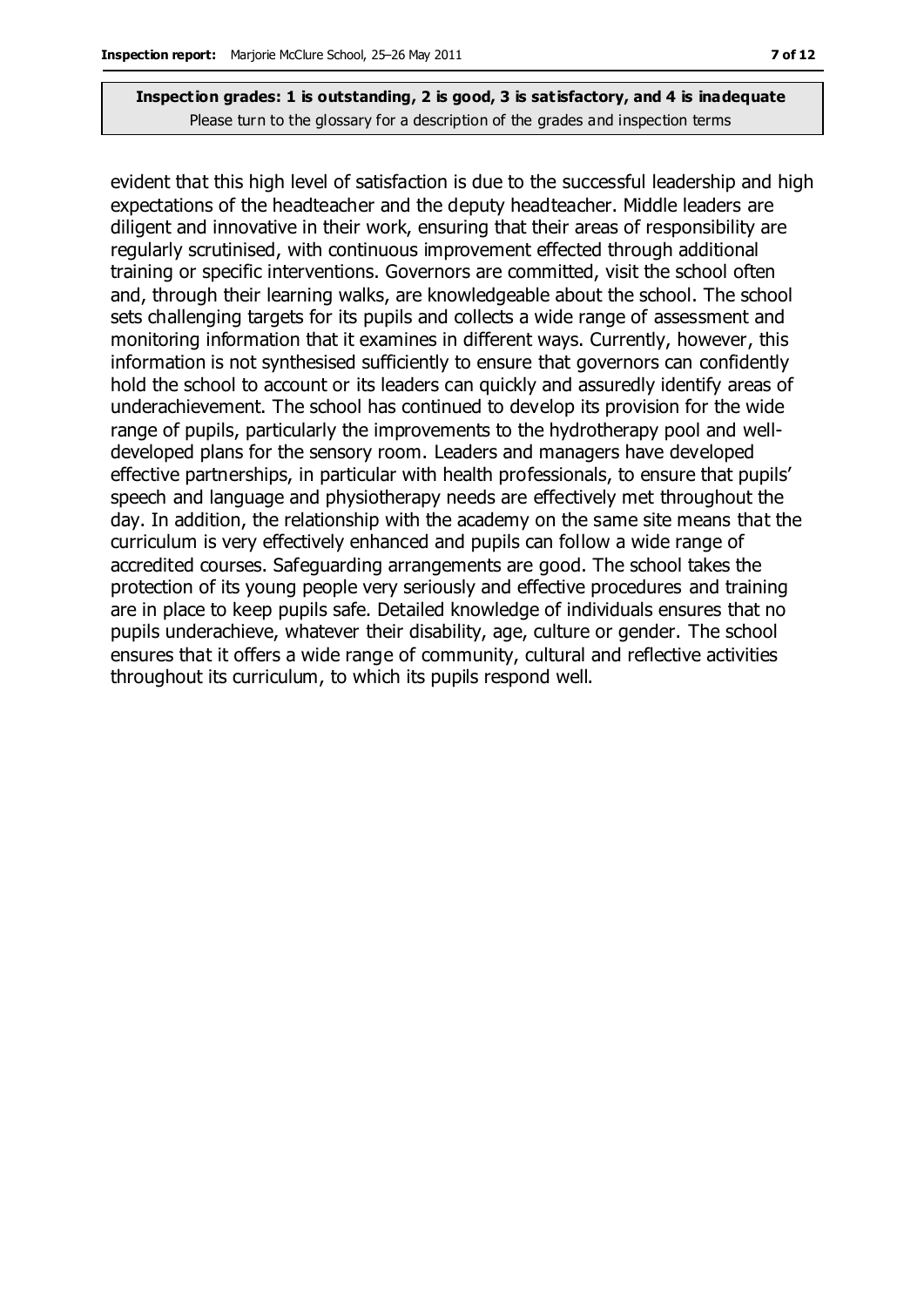#### **Responses from parents and carers to Ofsted's questionnaire**

Ofsted invited all the registered parents and carers of pupils registered at Marjorie McClure School to complete a questionnaire about their views of the school.

In the questionnaire, parents and carers were asked to record how strongly they agreed with 13 statements about the school.

The inspection team received 54 completed questionnaires by the end of the on-site inspection. In total, there are 89 pupils registered at the school.

| <b>Statements</b>                                                             | <b>Strongly</b><br>agree |               | <b>Agree</b> |               | <b>Disagree</b> |                | <b>Strongly</b><br>disagree |                |
|-------------------------------------------------------------------------------|--------------------------|---------------|--------------|---------------|-----------------|----------------|-----------------------------|----------------|
|                                                                               | <b>Total</b>             | $\frac{0}{0}$ | <b>Total</b> | $\frac{0}{0}$ | <b>Total</b>    | $\frac{1}{2}$  | <b>Total</b>                | $\frac{0}{0}$  |
| Q <sub>1</sub><br>My child is happy at school                                 | 38                       | 70            | 14           | 26            | $\overline{2}$  | 4              | $\mathbf 0$                 | $\mathbf 0$    |
| Q <sub>2</sub><br>My child feels safe at school                               | 36                       | 67            | 14           | 26            | 3               | 6              | $\mathbf{0}$                | $\mathbf 0$    |
| Q <sub>3</sub><br>The school helps my child to<br>achieve as well as they can | 35                       | 65            | 17           | 31            | 1               | $\overline{2}$ | 1                           | $\overline{2}$ |
| Q4<br>The school meets my child's<br>particular needs                         | 34                       | 63            | 17           | 31            | $\overline{2}$  | $\overline{4}$ | $\mathbf{1}$                | $\overline{2}$ |
| Q <sub>5</sub><br>The school ensures my child<br>is well looked after         | 37                       | 69            | 14           | 26            | 3               | 6              | $\Omega$                    | $\mathbf 0$    |
| Q <sub>6</sub><br>Teaching at this school is<br>good                          | 38                       | 70            | 14           | 26            | $\overline{2}$  | 4              | $\mathbf 0$                 | $\mathbf 0$    |
| Q7<br>There is a good standard of<br>behaviour at this school                 | 37                       | 69            | 17           | 31            | 0               | $\mathbf{0}$   | $\mathbf{0}$                | $\mathbf 0$    |
| Q8<br>Lessons are not disrupted by<br>bad behaviour                           | 30                       | 56            | 15           | 28            | $\overline{2}$  | 4              | $\mathbf{0}$                | $\mathbf 0$    |
| Q9<br>The school deals with any<br>cases of bullying well                     | 33                       | 61            | 10           | 19            | $\overline{2}$  | 4              | $\mathbf{0}$                | $\mathbf 0$    |
| Q10<br>The school helps me to<br>support my child's learning                  | 36                       | 67            | 15           | 28            | 3               | 6              | $\mathbf{0}$                | $\mathbf 0$    |
| Q11<br>The school responds to my<br>concerns and keeps me well<br>informed    | 36                       | 67            | 13           | 24            | $\overline{4}$  | $\overline{7}$ | $\mathbf{1}$                | $\overline{2}$ |
| Q12<br>The school is well led and<br>managed                                  | 41                       | 76            | 10           | 19            | $\overline{2}$  | 4              | $\mathbf{1}$                | $\overline{2}$ |

The table above summarises the responses that parents and carers made to each statement. The percentages indicate the proportion of parents and carers giving that response out of the total number of completed questionnaires. Where one or more parents and carers chose not to answer a particular question, the percentages will not add up to 100%.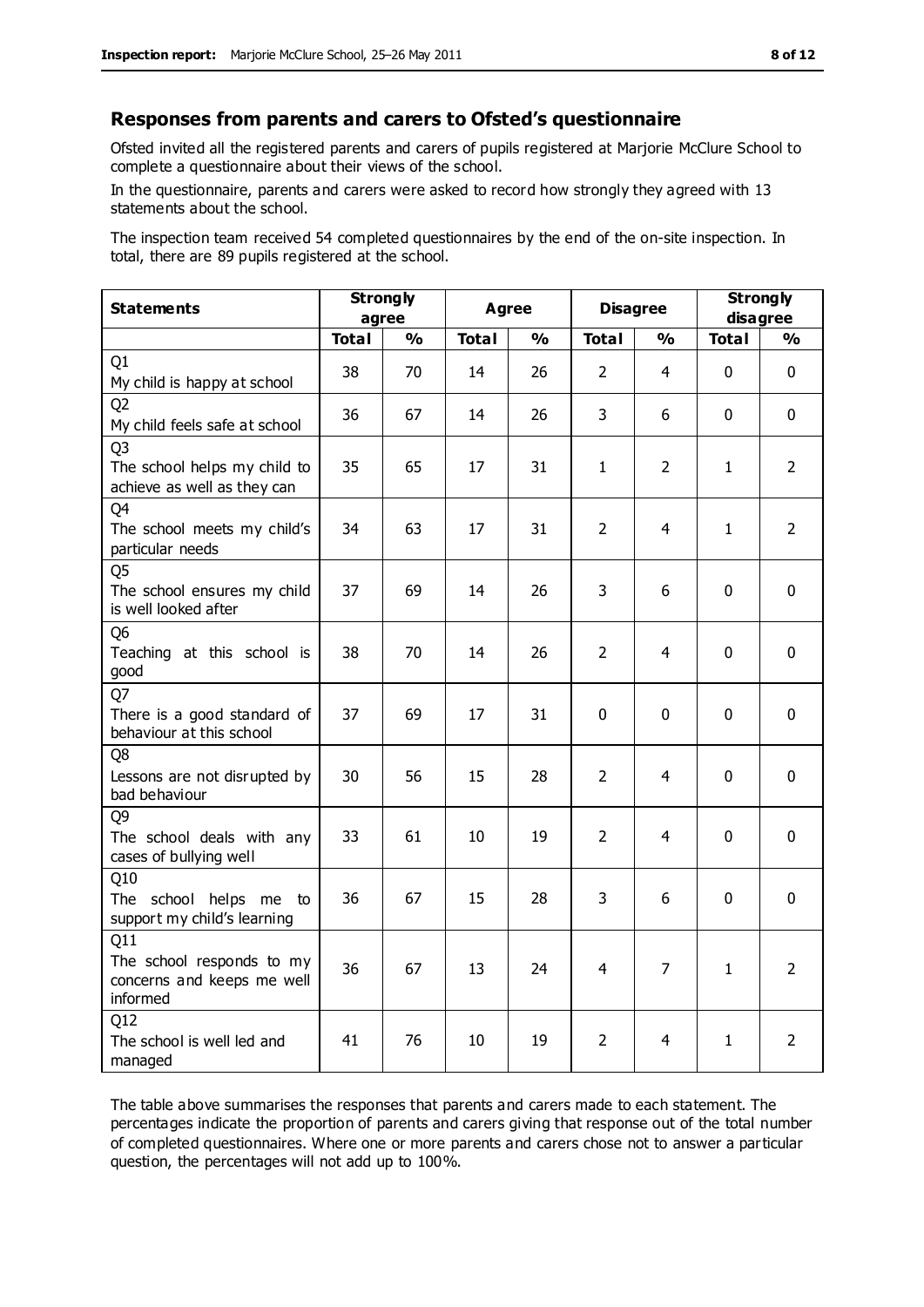# **Glossary**

### **What inspection judgements mean**

| <b>Grade</b> | <b>Judgement</b> | <b>Description</b>                                                                                                                                                                                                               |
|--------------|------------------|----------------------------------------------------------------------------------------------------------------------------------------------------------------------------------------------------------------------------------|
| Grade 1      | Outstanding      | These features are highly effective. An outstanding<br>school provides exceptionally well for all its pupils' needs.                                                                                                             |
| Grade 2      | Good             | These are very positive features of a school. A school<br>that is good is serving its pupils well.                                                                                                                               |
| Grade 3      | Satisfactory     | These features are of reasonable quality. A satisfactory<br>school is providing adequately for its pupils.                                                                                                                       |
| Grade 4      | Inadequate       | These features are not of an acceptable standard. An<br>inadequate school needs to make significant<br>improvement in order to meet the needs of its pupils.<br>Ofsted inspectors will make further visits until it<br>improves. |

### **Overall effectiveness of schools**

|                         |                    |      | Overall effectiveness judgement (percentage of schools) |                   |
|-------------------------|--------------------|------|---------------------------------------------------------|-------------------|
| <b>Type of school</b>   | <b>Outstanding</b> | Good | <b>Satisfactory</b>                                     | <b>Inadequate</b> |
| Nursery schools         | 46                 | 48   | 6                                                       |                   |
| Primary schools         | 6                  | 47   | 40                                                      |                   |
| Secondary<br>schools    | 12                 | 39   | 38                                                      |                   |
| Sixth forms             | 13                 | 42   | 41                                                      |                   |
| Special schools         | 28                 | 49   | 19                                                      |                   |
| Pupil referral<br>units | 14                 | 45   | 31                                                      | 10                |
| All schools             | 10                 | 46   | 37                                                      |                   |

New school inspection arrangements were introduced on 1 September 2009. This means that inspectors now make some additional judgements that were not made previously.

The data in the table above are for the period 1 September 2010 to 31 December 2010 and are consistent with the latest published official statistics about maintained school inspection outcomes (see [www.ofsted.gov.uk\)](http://www.ofsted.gov.uk/).

The sample of schools inspected during 2010/11 was not representative of all schools nationally, as weaker schools are inspected more frequently than good or outstanding schools.

Percentages are rounded and do not always add exactly to 100.

Sixth form figures reflect the judgements made for the overall effectiveness of the sixth form in secondary schools, special schools and pupil referral units.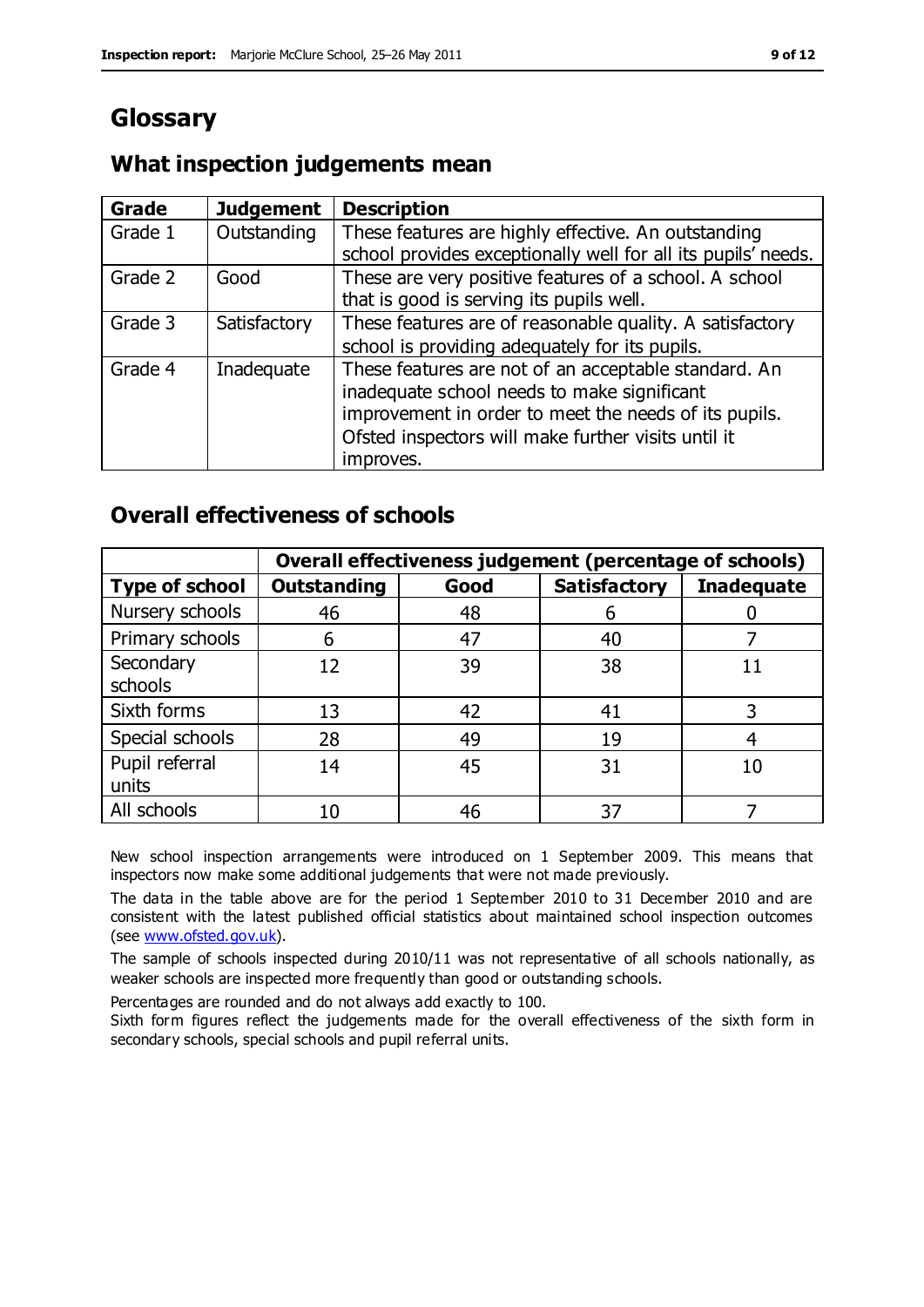# **Common terminology used by inspectors**

| Achievement:               | the progress and success of a pupil in their<br>learning, development or training.                                                                                                                                                          |
|----------------------------|---------------------------------------------------------------------------------------------------------------------------------------------------------------------------------------------------------------------------------------------|
| Attainment:                | the standard of the pupils' work shown by test and<br>examination results and in lessons.                                                                                                                                                   |
| Capacity to improve:       | the proven ability of the school to continue<br>improving. Inspectors base this judgement on what<br>the school has accomplished so far and on the<br>quality of its systems to maintain improvement.                                       |
| Leadership and management: | the contribution of all the staff with responsibilities,<br>not just the headteacher, to identifying priorities,<br>directing and motivating staff and running the<br>school.                                                               |
| Learning:                  | how well pupils acquire knowledge, develop their<br>understanding, learn and practise skills and are<br>developing their competence as learners.                                                                                            |
| Overall effectiveness:     | inspectors form a judgement on a school's overall<br>effectiveness based on the findings from their<br>inspection of the school. The following judgements,<br>in particular, influence what the overall<br>effectiveness judgement will be: |
|                            | The achievement of all pupils.<br>E<br>Behaviour and safety.<br>ш<br>The quality of teaching.<br>H<br>The effectiveness of leadership and<br>п<br>management.<br>and taking into consideration                                              |
|                            | how well the school promotes pupils' spiritual,<br>moral, social and cultural development.                                                                                                                                                  |
| Progress:                  | the rate at which pupils are learning in lessons and<br>over longer periods of time. It is often measured<br>by comparing the pupils' attainment at the end of a                                                                            |

key stage with their attainment when they started.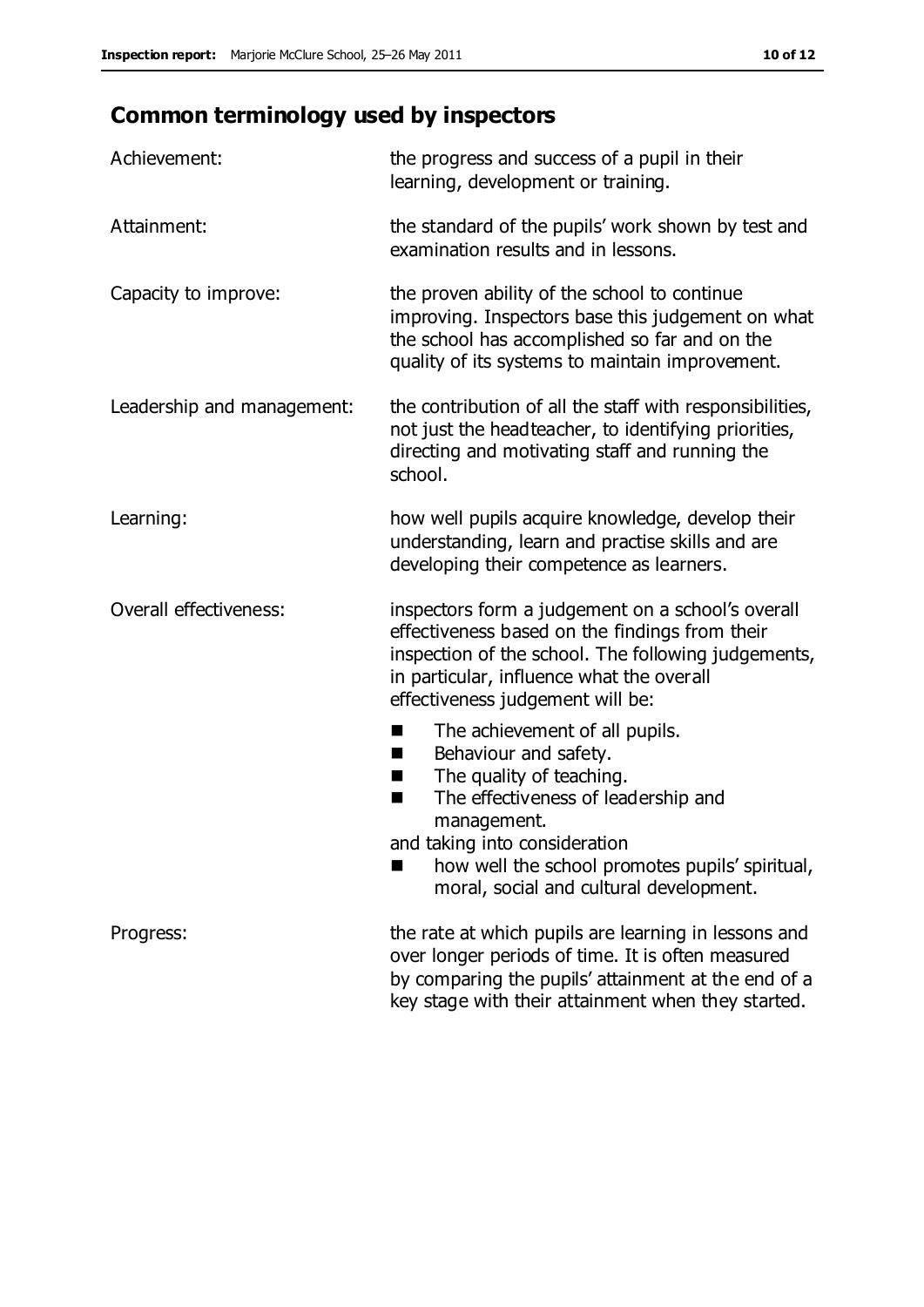#### **This letter is provided for the school, parents and carers to share with their children. It describes Ofsted's main findings from the inspection of their school.**

30 May 2011

Dear Pupils

#### **Inspection of Marjorie McClure School, Chislehurst BR7 5PS**

Thank you for making us so welcome when we visited your school. We were very impressed by the way in which you welcomed us and were so eager to show us the work of your school.

We found out that:

- Marjorie McClure is a good school
- **•** behaviour is outstanding because of the way you work hard and the way you respect and look after each other
- you feel very safe and trust adults that they will sort things out
- teaching is good and you receive good support to help you learn and ensure you make good progress
- vour school is managed well.

To make your school even better, we have asked your headteacher and teachers to make sure that the information they collect on your progress is used even better in all lessons to help you learn more and help the school decide what improvements to make. You can help by continuing to work hard.

One of the pupils told us that Marjorie McClure was like 'a big family'. Thank you all for letting us be part of your family for a few days. It was a privilege to meet you all.

Yours sincerely

Stephen McShane Her Majesty's Inspector